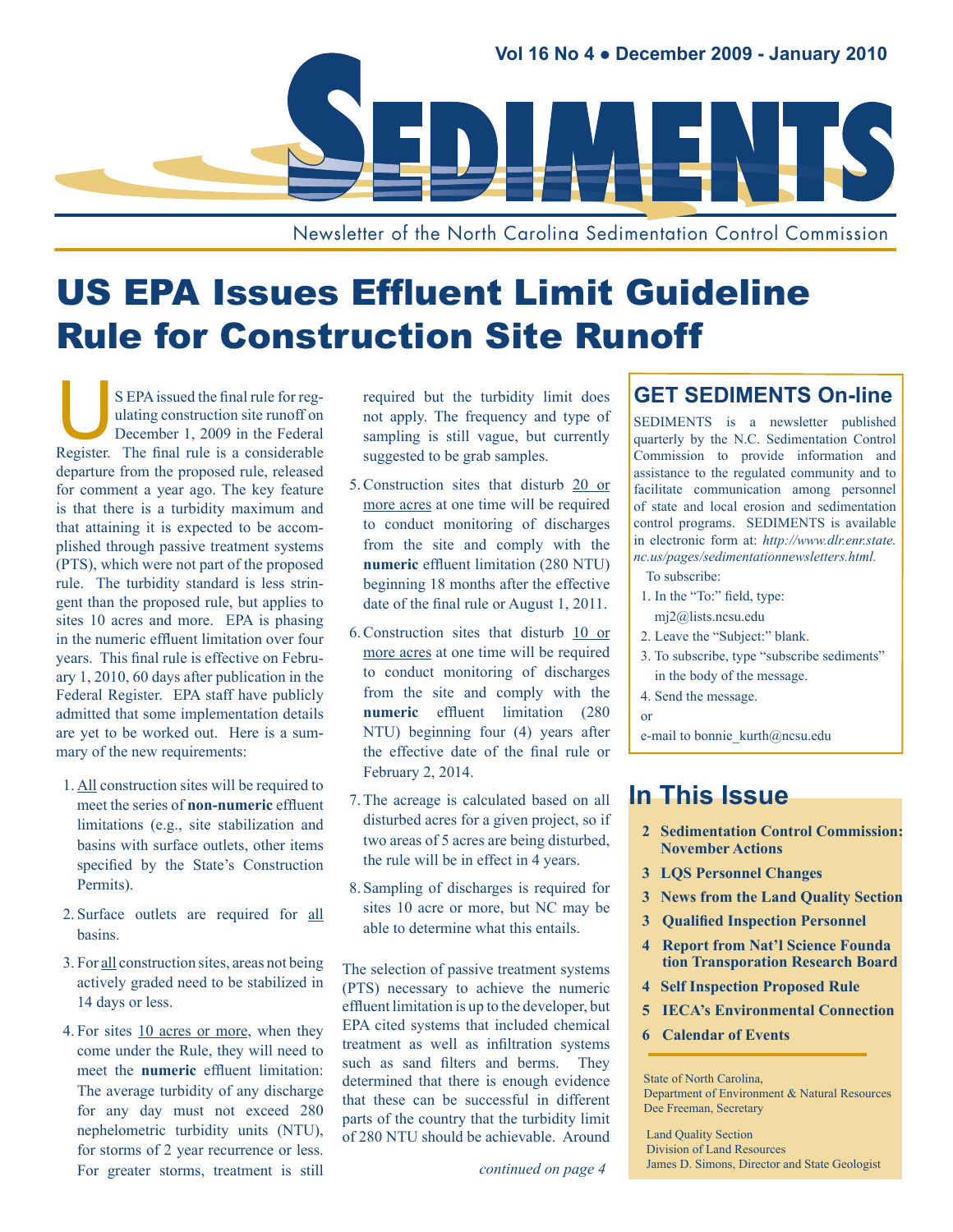## <span id="page-1-0"></span>**NC Sedimentation Control Commission: November Actions**

At its meeting on November 12, 2009, the NC Sedimentation Control Commission (SCC) took the following actions:

#### **Delegated Local Programs:**

- City of Greenville: Approved the continuation of Local Delegation of erosion and sediment control (ES&C) programs.
- City of Henderson: Approved the continuation of Local Delegation with the recommendation that the Local Program work closely with the Raleigh Regional Office to obtain consistency in their plan reviews regarding construction sequencing and required plan details.
- City of Burlington: Placed the City of Burlington's Local Program on probation until the next scheduled SCC meeting. Suggested improvements included preparing written inspection reports for sites with violations, prepare monthly inspection reports, and writing Notice of Violation in a timely manner for a large site.
- City of Wilson: Approved the continuation of Local Delegation.
- City of Archdale: Approved the continuation of Local Delegation.
- Chatham County: Approved the continuation of Local Delegation.
- City of Rocky Mount: Approved the continuation of Local Delegation.

#### **Qualifications of Inspectors:**

- Per the recommendation of the SCC Subcommittee on Qualified Personnel, the SCC passed a resolution supporting the amendment of the Sedimentation Pollution Control Act (SPCA) to define qualified personnel for inspections (see separate article for Resolution, p.3).
- A draft bill to amend the SPCA to allow the SCC to set minimum guidelines for any license, certification or certificate of training education or experience to qualify an individual as qualified (inspection personnel) was considered. The final suggested

wording can be refined by the Qualified Inspector subcommittee and legal counsel (The subcommittee met on December 29 to complete a draft bill).

#### **Technical Advisory Committee:**

• Approved members for the SCC Technical Advisory Committee to include: Greg Jennings (PE, PhD, NCSU, Biological and Ag Engineering), Kenny Waldroup (City of Raleigh Public Utilities), Curtis J. Richardson (PhD, Duke, Resource Ecology), Rich McLaughlin (PhD, NCSU, Soil Science), Kevin Martin (LSS, Soil Science consultant), Berry Jenkins (PE, Association of General Contractors), David Harris (PE, NCDOT Roadside Erosion Control and Vegetation Management), Mark Senior (PE, City of Raleigh Stormwater), Mark A. Taylor (PE, Engineering consultant), Mack Little (RLA, Landscape Architecture consultant), Dennis M. Glazener (RLA, Landscape Architecture consultant). Additional members can be contintued be added in the future with SCC approval. Editors note: at the February 18, 2010 meeting, additional members approved were: Fred Roger Watson (PE, Metropolitan Sewerage District of Buncombe County), Chris Roberts (PE, Durham County, Division Manager Sedimentation & Erosion Control Division), Wyatt L. Brown (LSS, NC Ecosystem Enhancement Program, and Jimmy Kizer (PE, Engineering consultant).

The Technical Advisory Committee's roles will include being a technical advisory for the development of draft rules for upcoming rule-making regarding the Falls Reservoir and Upper Neuse River (these also may apply to other basins) water supply and evaluating potential revisions to the Sediment and Erosion Control Manual.

#### **Adoption of 2010 SCC Meeting Dates:**

- Thursday, February 18
- Thursday, May 20
- Thursday, August 19
- Tuesday, November 30

Support documents for SCC actions may be found online at *<http://dlr.enr.state.nc.us/scc.html>*v



*SEDIMENTS* is published quarterly by the NC Sedimentation Control Commission to provide information and assistance to the regulated community and to facilitate communication among personnel of state and local erosion and sedimentation control programs.

Send comments to Janalyn Vo, NCDENR-Land Quality, 1612 Mail Service Center, Raleigh, NC 27699-1612. Email: Janalyn. Vo@ncdenr.gov. To receive *Sediments* electronically, please subscribe at: *[http://www.dlr.](http://www.dlr.enr.state.nc.us/pages/sedimentationnewsletters.html) [enr.state.nc.us/pages/sedimentationnewslet](http://www.dlr.enr.state.nc.us/pages/sedimentationnewsletters.html)*[ters.html](http://www.dlr.enr.state.nc.us/pages/sedimentationnewsletters.html) or contact bonnie kurth@ncsu.edu or (919) 515-3723.

Personnel of the Land Quality Section of the NC Department of Environment and Natural Resources provide information and assistance for implementation of the NC Erosion and Sedimentation Control Program. For assistance, please contact the Regional Engineer or the Raleigh headquarters listed below:

> Janet Boyer, PE 2090 US Hwy 70 Swannanoa, NC 28778 (828)296-4500

Steve Cook, CPESC 225 Green Street, Suite 714 Fayetteville, NC 28301 (910)433-3300

Zahid Khan 610 East Center Ave., Suite 301 Mooresville, NC 28115 (704)663-1699

John Holley, PE 3800 Barrett Drive, Suite 101 Raleigh, NC 27609 (919)791-4200

Pat McClain, PE 943 Washington Sq. Mall Washington, NC 27889 (252)946-6481

Dan Sams, PE 127 Cardinal Dr. Ext. Wilmington, NC 28405-3845 (910)796-7215

Matt Gantt, PE 585 Waughtown St. Winston-Salem, NC 27107 (336)771-5000

Gray Hauser, PE Raleigh Central Office 512 N. Salisbury St., 1612 MSC Raleigh, NC 27699-1612 (919)733-4574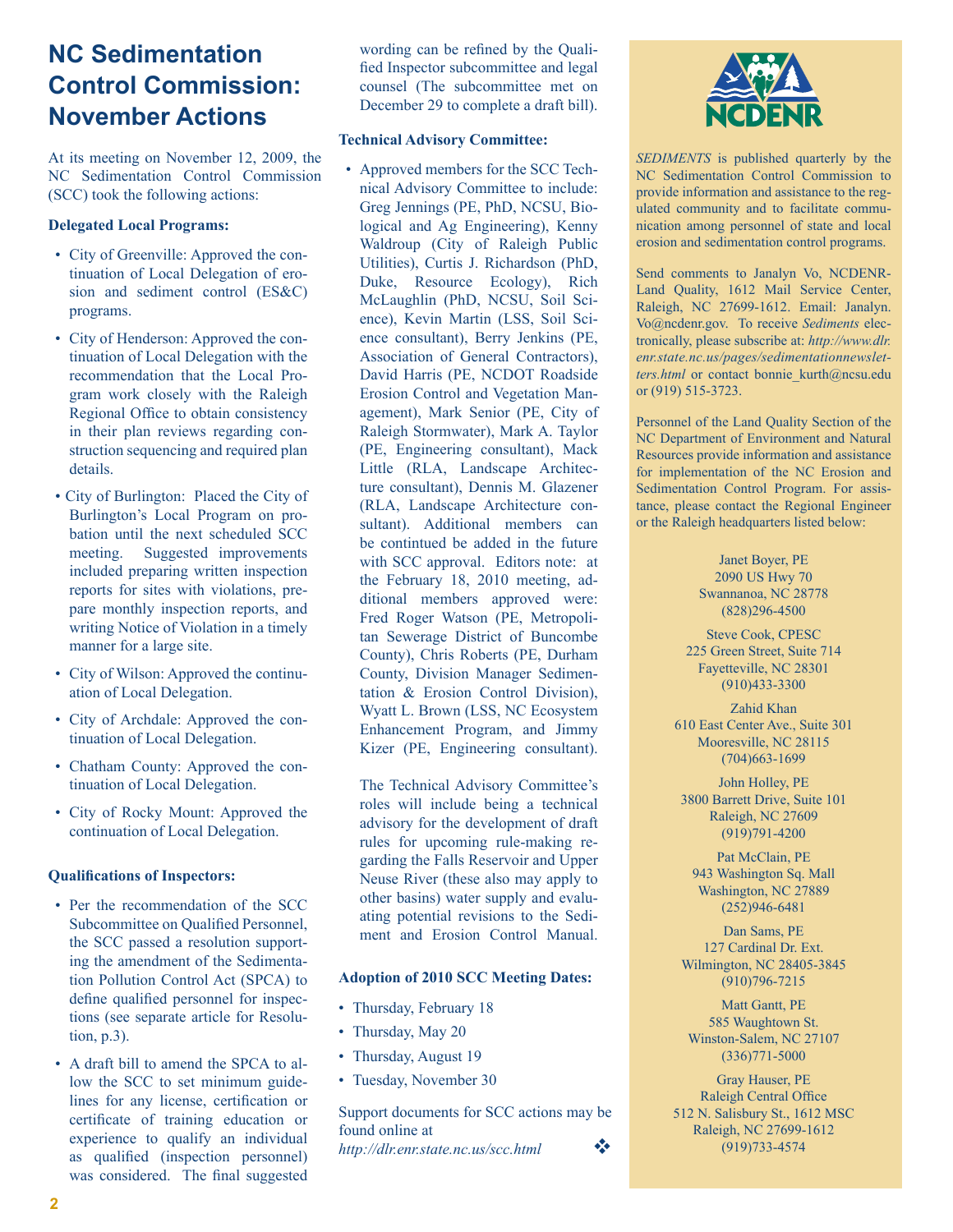#### <span id="page-2-0"></span>**The North Carolina Sedimentation Control Commission**

The Sedimentation Control Commission (SCC) was created to administer the Sedimentation Control Program pursuant to the NC Sedimentation Pollution Control Act of 1973 (SPCA). It is charged with adopting rules, setting standards, and providing guidance for implementation of the Act. The composition of the Commission is set by statute to encompass a broad range of perspectives and expertise in areas related to construction, industry, government, and natural resource conservation and quality. All members are appointed by the Governor and serve threeyear terms, except for the Director of the Water Resources Research Institute of the University of North Carolina, who serves as long as he remains Director. The chairman of the SCC is named by the Governor. The following is a list of current members with the organizations they represent:

**Chairman:** Donnie W. Brewer **Greenville** NC Environmental Management Commission

> **Commissioners:** W.T. "Buzz" Bryson Raleigh NC Public Utilities

Elaine C. Chiosso Bynum Non-governmental Conservation

Tommy Esqueda Wake County NC Association of County Commissioners

Joseph H. Kleiss Raleigh NC State University, Dept. of Soil Science

Grover McPherson Winston-Salem NC Soil and Water Conservation Commission

> John William Miller, Jr. Burnsville NC Mining Commission

Michael P. Voiland Raleigh Water Resources Research Institute of The University of North Carolina

Robin Smith Burnsville Non-governmental Conservation

Joseph E. Glass Fayetteville Professional Engineers of NC

Richard Vick Wilson Carolinas Associated General Contractors

> Rob Weintraub Wake Forest NC Home Builders Association

## **LQS Personnel Changes**

**Rick Aragon,** Dam Safety Program Administrator, reponsible for permit tracking and file management started January 2010. This is a FEMA grant-funded position.

**Floyd Williams,** State Mining Specialist, retired February, 2010 after 33 years of State service (all with the Land Quality Section).

## **News from Land Quality Section**

#### *Floyd Williams, Retired*

After 33 years of valuable service with the Land Quality Section, Floyd Williams retired on February 1, 2010. On December 20, 1976 Floyd was hired as an Environmental Engineering Tech II. His original assignment was with the Division of Earth Resources, South Central Field Office. He was promoted to Regional Engineer at the Washington Regional Office on January 1, 1978. Then, on August 18, 2003 he was promoted to State Mining Specialist in the Raleigh Central Office. His last day in the office was January 29, 2010.

#### *Design Professional Workshops*

Each year, the Sedimentation Control Commission, in conjunction with the Land Quality Section and the Water Resources Research Institute, sponsors a series of workshops for design professionals. These workshops provide updates to the Sedimentation Pollution Control Act (SPCA), current design guidelines, and new technologies for controlling erosion and sedimentation. Two workshops for the spring have been scheduled:

*March 3-4, 2010 - The Village Inn Golf and Conference Center, Clemmons, NC*

*April 12-13, 2010 - McKimmon Center, Raleigh, NC*

Professional engineers and land surveyors may earn 12 PDHs and landscape architects may receive 10 continuing education credits for completion of both days.

Agendas and registration information may be found online at:

*<http://www.ncsu.edu/wrri/erosionworkshops.html>*

## **Qualified Inspection Personnel SCC Resolution**

The following Resolution regarding Qualified Inspection Personnel for the North Carolina construction activities for Erosion and Sedimentation Control was passed by the SCC on November 12, 2009.

**WHEREAS**, the sediment runoff degrades land resources, and sediment is a pollutant of concern for waters of the sate that can adversely impact aquatic habitat; and

**WHEREAS**, the North Carolina General Assembly enacted the Sedimentation Pollution Control Act (SPCA) to preserve land resources and protect water quality from potentially adverse impacts associated with land-disturbing activities, and

**WHEREAS**, the operation and performance of erosion and sedimentation control measures must be inspected on a routine basis to ensure that the maintenance of the measures are being performed so that the measures continue to perform as planned and designed; and

**WHEREAS**, the SPCA currently has no education or training requirements for personnel assigned to conduct inspections of erosion and sedimentation control measures; and

**WHEREAS**, establishing minimum education or training requirements for inspection personnel would result in improved operation and performance of erosion and sedimentation control measures, which would preserve land resources and protect water quality; and

**WHEREAS**, the North Carolina Sedimentation Control Commission is charged with developing and adopting rules and regulation for the control of sedimentation resulting from land disturbing activities.

**THEREFORE, BE IT RESOLVED** that the Sedimentation Control Commission recommends that the North Carolina General Assembly investigate and consider enacting statutory authority requiring qualified personnel for the inspection of erosion and sedimentation control measures.

**ADOPTED** this the  $12<sup>th</sup>$  day of November 2009, by the North Carolina Sedimentation<br>Control Commission Control Commission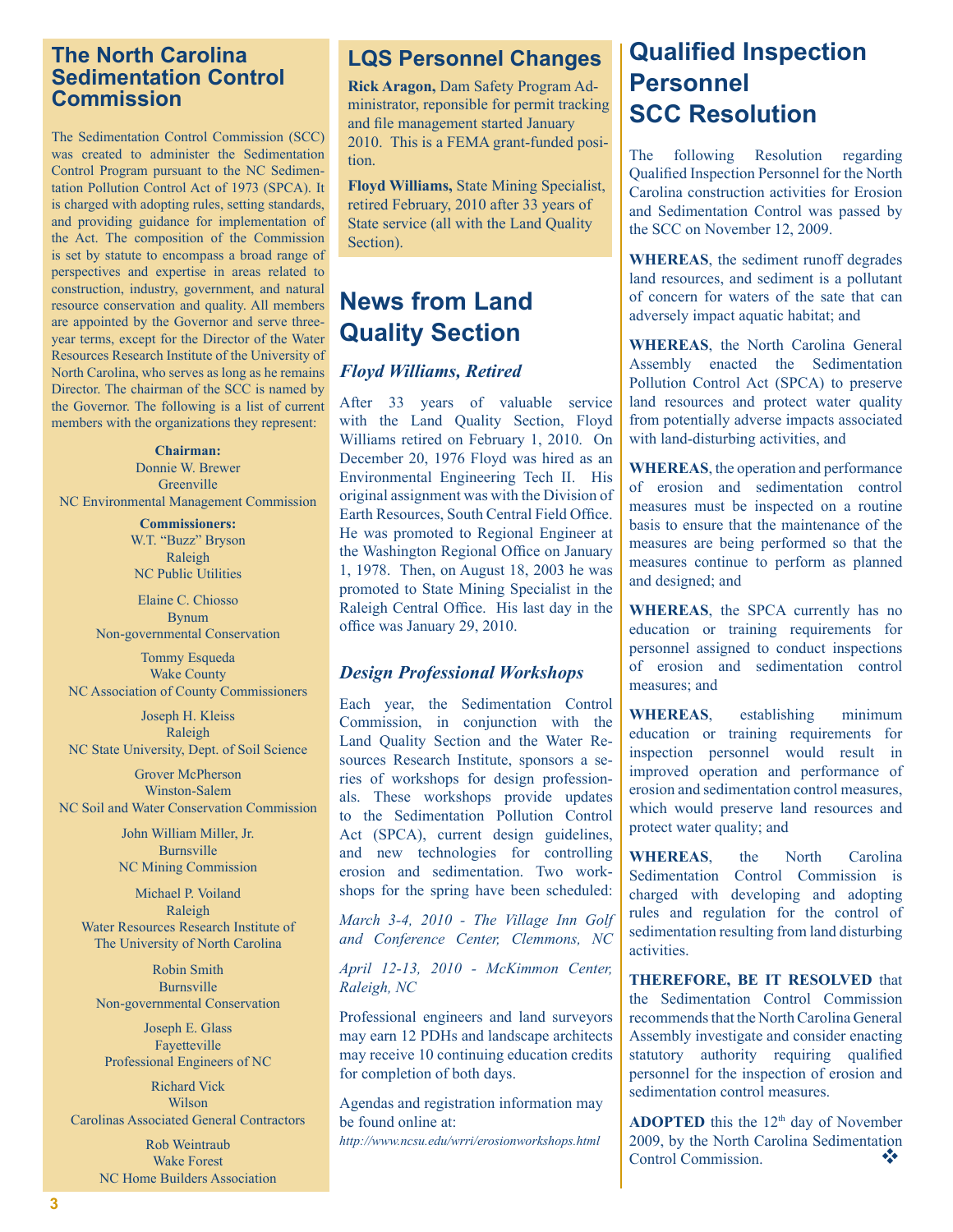#### **U S EPA Effluent Limit**

(*continued from page 1)*

21,000 sites nationwide will come under this rule each year once the 10 acre size is in place, according to EPA estimates. The greatly reduced cost for PTS compared to active treatment systems, which capture all runoff and pump it through a chemical treatment and filtration system, was one reason for selecting PTS. They estimated the cost to be <0.1% of overall construction costs for typical projects.

Overall, the two aspects of the rules that are more stringent than the current NC requirements are turbidity standards and monitoring on sites 10 acres or more, as well as requiring stabilization within 14 days. NC already requires surface outlets and baffles in our sediment basins. The 'non-numeric' effluent limitations for all sites, including those under 10 acres have yet to be refined.

For NC, our application of these rules is tied to our State's Construction General Permit (CGP). A new NC CGP permit will be issued in August 2011; and at this time, NC will be subject to these rules.

Further information can be found at *[http://www.epa.gov/waterscience/guide/](http://www.epa.gov/waterscience/guide/construction) [construction](http://www.epa.gov/waterscience/guide/construction)*.

Information on chemical treatment PTS can be found at *[http://www.soil.ncsu.edu/](http://www.soil.ncsu.edu/lockers/McLaughlin_R/Webstuff/SECREF/publications.html) [lockers/McLaughlin\\_R/Webstuff/SECREF/](http://www.soil.ncsu.edu/lockers/McLaughlin_R/Webstuff/SECREF/publications.html) [publications.html](http://www.soil.ncsu.edu/lockers/McLaughlin_R/Webstuff/SECREF/publications.html)* and scheduled workshops on these at

*[http://www.soil.ncsu.edu/training/training.](http://www.soil.ncsu.edu/training/training.php) [php](http://www.soil.ncsu.edu/training/training.php)*.

Final Rule: Federal Register, December 1, 2009. EPA: *40 CFR Part 450, Effluent Limitations Guidelines and Standards for the Construction and Development Point Source Category; Final Rule*. *[http://edocket.access.gpo.gov/2009/pdf/E9-](http://edocket.access.gpo.gov/2009/pdf/E9-28446.pdf) [28446.pdf](http://edocket.access.gpo.gov/2009/pdf/E9-28446.pdf)***.** v

## **Self Inspections Proposed Rule**

A public hearing was held on Proposed Rule 15A NCAC 04B. 0131 Self Inspections on January 11, 2010. Written comments on the proposed rule were accepted until February 15, 2010. (see [Sediments Issue 15\(3\), page](http://www.dlr.enr.state.nc.us/images/2008%20Volume%2015%20No%203%20July%20September%202008.pdf)  [4 for draft rule](http://www.dlr.enr.state.nc.us/images/2008%20Volume%2015%20No%203%20July%20September%202008.pdf).)  $\overline{\phantom{a}}$  values of  $\phi$ 

## **Report from the National Science Foundation Transportation Research Board Annual Meeting**

#### **Jan. 10-14, 2010, Washington, DC**

*By Richard A. McLaughlin, PhD, Soil Science Dept., NC State University*

The annual meeting of the Transportation Research Board had over 3,500 presentations in more than 600 sessions over the five day period. As large as this meeting was, there was little attention paid to water quality or stormwater issues involved in transportation. In fact, there were only about 10 presentations and posters directly dealing with this subject.

One session was devoted to stormwater Low Impact Development (LID) concepts applied to non-point source runoff from roads and associated areas. One presentation covered a review of the environmental programs in six departments of transportation (DOT): New York, Washington, D.C., Maryland, North Carolina, Texas, and Florida<sup>1</sup>. One common issue for these DOTs was dealing the total maximum daily loads (TMDLs) which are developed for water bodies into which their roads drain. Over 40,000 TMDLs have been developed in the United States, and road runoff is a factor in most of them. There has been some interest in either credit trading or impervious *continued on next page*

surface trading, but these programs have not been widely implemented by DOTs. The reviewers strongly suggested that the DOTs get involved in TMDL development before they are finalized in order to have some influence on the science being used. Some programs were highlighted, such as Maryland's approach to incentives and disincentives for compliance and their innovative design, build, operate, and maintain contracts for best management practices (BMPs) they want installed. One interesting fact mentioned was that it costs a sewage treatment plant \$30-40 to remove a kilogram of nitrogen from wastewater, but \$12-15,000 for a constructed BMP to achieve the same for stormwater. This raises questions about where the emphasis should be when spending public money.

The second paper of this session described efforts to determine which stormwater treatment options reduced thermal impacts of parking lot runoff the most, with brown trout being the test organism2 . The optimal water temperature range for brown trout is  $45-65$ ° F, with  $80$ ° F being a maximum tolerated. Over 20 systems have been or are being evaluated, and so far they have collected over 40 million data points. Of the five systems presented, the subsurface infiltration basin was the best at attenuating runoff temperatures, partly because it was the largest of those tested. This was followed by a gravel wetland, a bioretention area, a retention pond, and a grass swale, which did little to modify runoff temperature.

*Stormwater LID Session Papers:*

1 Taylor, S. 2010. NCHRP Project 20-68A, SCAN 08-03: Domestic Scan Program – Best Practices in Addressing National Pollutant Discharge Elimination System and Other Water Quality Issues in Highway System Management. Paper 10-1847.

 ${}^{2}Roseen$ , R. 2010. Examination of Thermal Impacts from Stormwater Best Management Practices. Paper 10-1210.

3 Erickson, A. J., J. S. Gulliver, P. T. Weiss, and B. J. Huser. 2010. Iron-Enhanced Sand Filtration for Stormwater Phosphorus Removal. Paper 10-3962.

4 Pathapati, S-S., and J. J. Sansalone. 2010. Integrating Numerical and Physical Models for BMPs Loaded by Highway and Bridge Runoff. Paper 10-2506.

*Soil Erosion Related to Highway Construction Session:*

- 5 McFalls, J., A. R. Desai, D. Foster, and M-H Li. 2010. Proposed Test Protocol for Evaluating the Performance of Sediment Control Devices for Roadside Stormwater Runoff. Paper 10-2526.
- 6 Li, Ming-Han; J. McFalls. 2010. Stabilizing Stream-Bridge Crossings with Soil Bioengineering Techniques: Texas Department of Transportation Demonstration Project. Paper 10-2534.
- 7 McLaughlin, R.; M. McCaleb. 2010. Improving Runoff Water Quality on Construction Sites: Issues and Opportunities. Paper 10-3127.
- 8 Pritts, J., G. Schaner, and R. A. McLaughlin. Panel Discussion: EPA Effluent Limit Guidelines.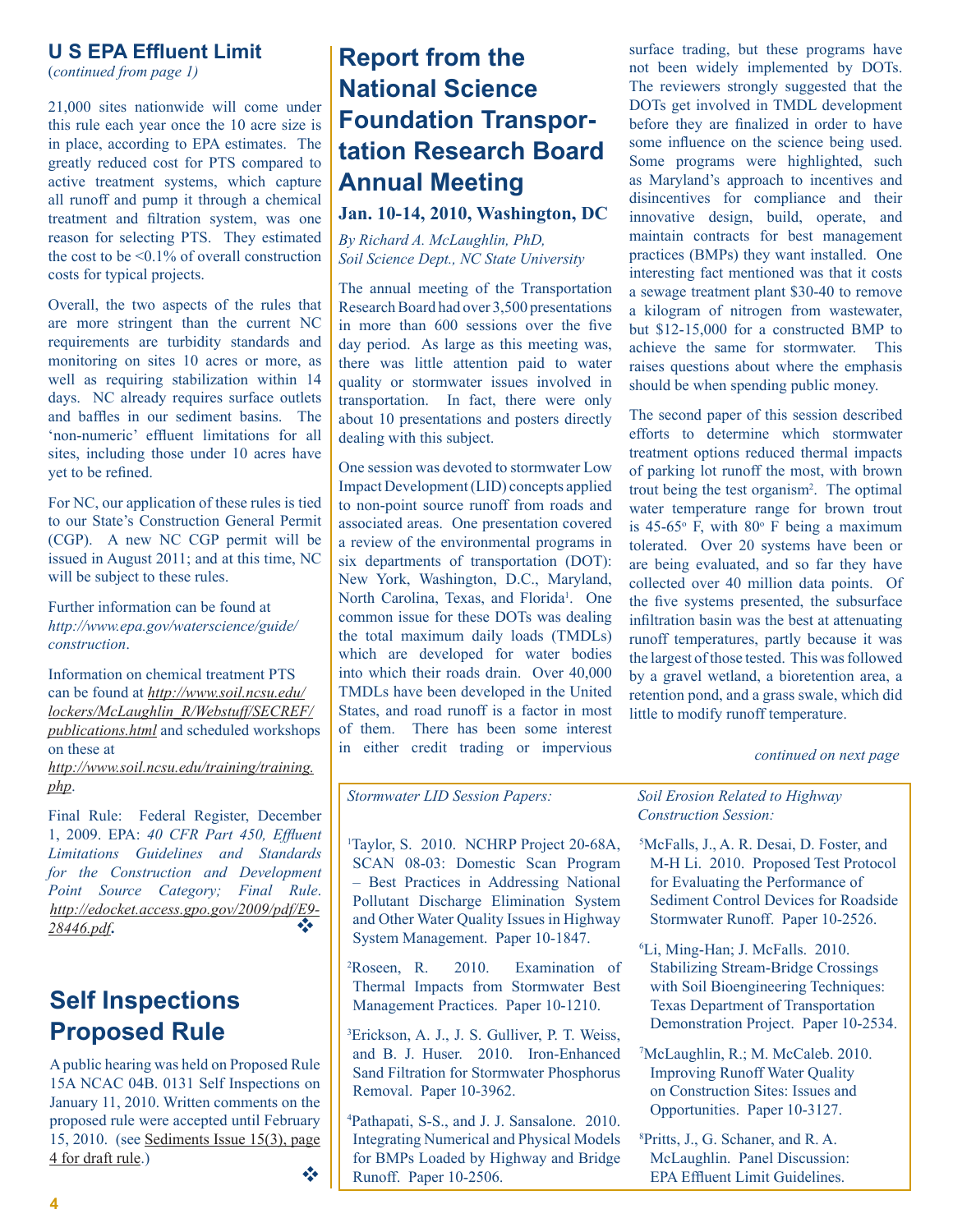#### <span id="page-4-0"></span>**NSF Transportation Board**

(*continued from p*

The third paper discussed the use of a sand filtration system enhanced with iron to remove phosphorus from storm water<sup>3</sup>. This involved both a laboratory column study and a field installation, although the latter was just initiated and no data were presented. In the column study, sand with 5, 2, and 0.3% iron filings were compared to a sand alone column for removal of P in solutions passed through the columns. The 5% mix was marginally better than the 2%, with removal rates of 80-90% initially. The 0.3% mix was much less effective. At the equivalent of 30-35 years of storm runoff, the 2% and 5% mixes were still removing 70-80% of the P in solution. Since this was simulated runoff with no other constituents such as solids, grease, or metals, the author indicated that maintenance would likely be much more frequent for field installations.

The fourth paper involved highly detailed numerical modeling of physical models of processes which control the effectiveness of BMPs installed to clean up highway runoff<sup>4</sup>. They suggested that protocols for testing BMPs should be standardized around the country and designed to provide the data needed to construct numerical models of the results. This would increase the potential that new BMPs could be modeled instead of physically tested.

Another session involved a variety of soil erosion testing related to highway construction and maintenance. The first paper primarily described a new testing facility at the Texas Transportation Institute (TTI), jointly operated by the Texas Department of Transportation and Texas A&M University<sup>5</sup>. They are interested in a standardized test of check dams of all types, so they constructed a parabolic concrete channel in which to test the devices. It is fed by a 1,600 gallon water tank in which they mix a combination of a fine silica and an industrial clay, continuously stirred. They used this mixture because they found that soil was too variable for a standardized test. The clay was added specifically because the silica was not reacting to polyacrylamide (PAM), a flocculant that is added to check dams by some manufacturers. The channel has a trough near the outlet in which they pack soil, allowing them to install the various check dams that require staples or stakes. The only data presented was for a silt fence, which they found captured 14% of the sediment delivered to it.

The second paper was a case study of a



#### **February 20-23, 2011**

Disney's Coronado Springs Resort - Orlando, Florida USA

The premier educational event for the erosion and sediment control industry. Environmental Connection has more erosion, sediment control, and stormwater focused training, technology and networking events than any other event.

Over 4 days, Environmental Connection provides peer–reviewed education, products and technology which address eight technology sections:

- 
- 
- 
- Stormwater Management Wind Erosion Technology
- Slope Stabilization Wetlands Technology
- Stream Restoration Erosion and Sediment Control
- Vegetative Establishment Beach and Shoreline Stabilization
	-

Information: *<http://www.ieca.org/conference/annual/ec.asp>*

project to first evaluate the stability of stream banks around bridges in Texas and then how one stream bank was stabilized<sup>6</sup>. Most of the banks around the bridges evaluated were unstable, and in many cases the bridge supports were seriously compromised. The authors attributed this to hard armoring, mostly using concrete, which usually failed, sometimes nearly taking out the bridge supports. The area immediately under and adjacent to the bridge they stabilized had rock gabions installed as a replacement for the concrete. The eroding bank upstream was stabilized using live staking into geogrids and geotextiles. These were successful in stabilizing the upstream section, with very good growth of the willows that were planted. They suggested that shrubby plants like this willow species are best because during high flow the plants bend onto the bank, both protecting it and allowing good flow in the channel. The rock gabions also started to vegetate naturally over time.

The third paper presented a number of approaches to achieving the turbidity limit now being imposed on construction site runoff through a national standard recently set by the US EPA<sup>7</sup>. This included the use of PAM to reduce erosion and turbidity from slopes and methods to introduce PAM into runoff upstream of sediment basins. A case study was also presented which documented a construction site which was being monitored for water quality. The author described the construction activities which caused spikes in turbidity as well as the stabilization and treatment methods

which successfully brought the turbidity under control.

This session was followed by a panel discussion on the US EPA Effluent Limitation Guidelines which included two EPA staff members who were involved in developing the rule, as well as the third author since the rule was partially based on his research<sup>8</sup>. The first part of the discussion was a brief overview of the major aspects of the rule, as well as many aspects of it which are still being developed. The details of the rule, which was issued December 1, 2009, can be found at *http://www.epa.gov/waterscience/ guide/construction/*. There were numerous questions for the EPA staff regarding details of monitoring, types of projects included, and timing for individual states. The rule will be implemented over the next four years, with each state required to come into compliance when their Construction General Permit (CGP) is renewed on the staggered five-year cycle. The Permit is what allows the states to administer their own program in place of EPA. Four states which do not have their own program will have to comply starting February 1 of this year. NC has has it's own program and our CGP Permit will be renewed in August 2011 at which time North Carolina will need to comply with the new rule. (See the lead article on page 1 for further details on the Effluent Limit Rule.  $\mathbf{v}_i$ 

To report possible violations of the NC SPCA call

1-866-STOPMUD 786-7683